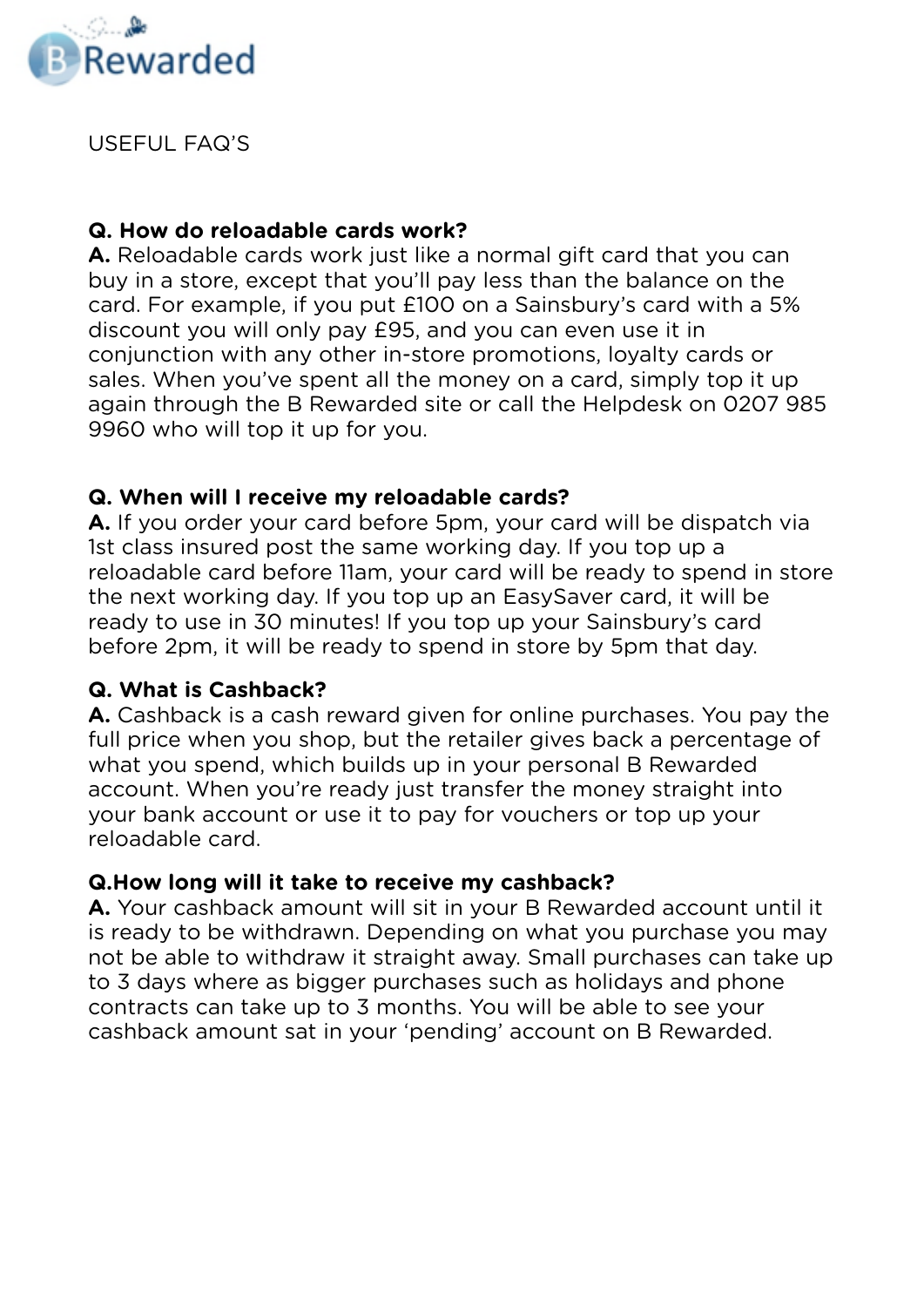# **Q. What are Instant vouchers?**

**A.** Instant vouchers can be used in-store straight away, you will not have to wait for them to arrive in the post. They work like reloadable cards in that you have to purchase an amount for the voucher and the discount is applied when you load the voucher with money. Vouchers can be printed or shown on your mobile in-store at the check-out.

# **Q. How can family & friends use B Rewarded?**

**A.** Your family and friends can either log on to your account to use the Cashback links, or order their own reloadable cards. Please note that each reloadable card will have its own individual balance and will need to be topped up separately by you.

## **Q. Do I need to get a card for each retailer?**

**A:** Most retailers do have their own branded reloadable card but you can order an EasySaver Card which gives you a discount of 7.5% at over 30 high street retailers. You can also use 'instant vouchers' which can be printed or shown in-store on your mobile phone.

## **Q: Can I have more than one card for each retailer?**

**A:** Yes, you can purchase up to four cards per retailer so family members can benefit too.

### **Q: What happens if the cards get lost or stolen?**

A: If your reloadable cards get lost or stolen, give the helpdesk a call as soon as possible on 0207 985 9960. It's open 7 days a week and our operators will be able to block the cards and transfer your balance onto new ones.

### **Q: What happens if I forget my password?**

**A:** There's a link on the login page of the B Rewarded site to send a new password to your registered email address, or you can call the helpdesk.

## **Q: Will my details be passed on to any third parties?**

**A:** No, we never pass on your personal information and we don't store your payment details. You can view the full Privacy Policy through the links at the top of the Landing Page or at the bottom of the other site pages.